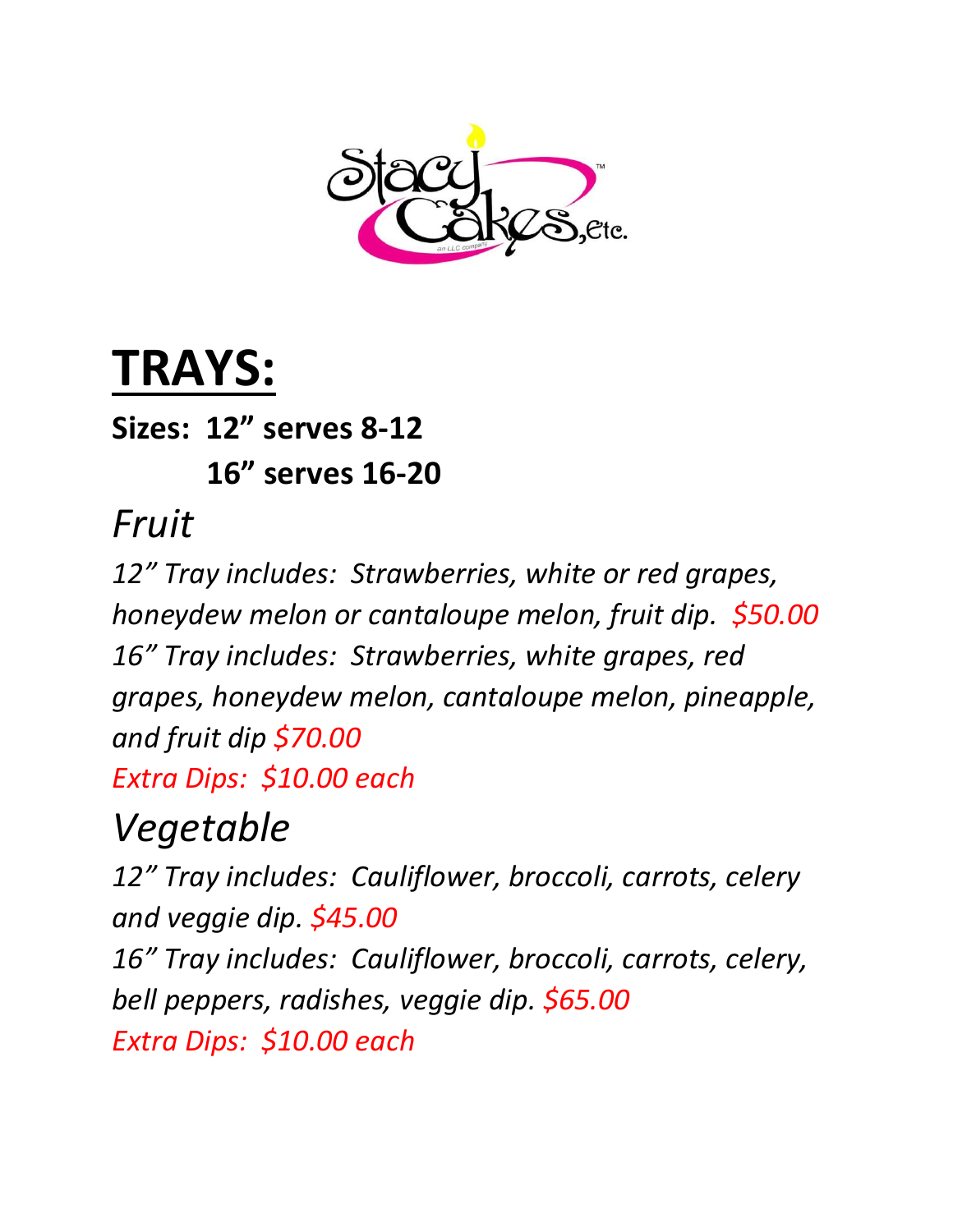# *Relish*

*16" tray size only. Cauliflower, broccoli, carrots, celery, dill or sweet baby pickles, green olives, black olives, veggie dip. \$75.00*

#### *Meat and Cheese*

*Meat Choices: Ham, turkey, salami, pastrami, roast beef, corned beef. Cubed or sliced. Cheese Choices: Cheddar, Pepper Jack, Asiago, Swill, Colby.* 

*Cubed or sliced.*

*12" Tray includes: 2 meats, 2 cheeses. \$65.00 16" Tray includes: 3 meats, 3 cheeses. \$90.00 Add Crackers \$8.00 per box*

#### *Pinwheels*

*12" Tray includes 24 pinwheels. Serves 20 \$45.00 16" Tray includes 48 pinwheels. Serves 30 \$70.00*